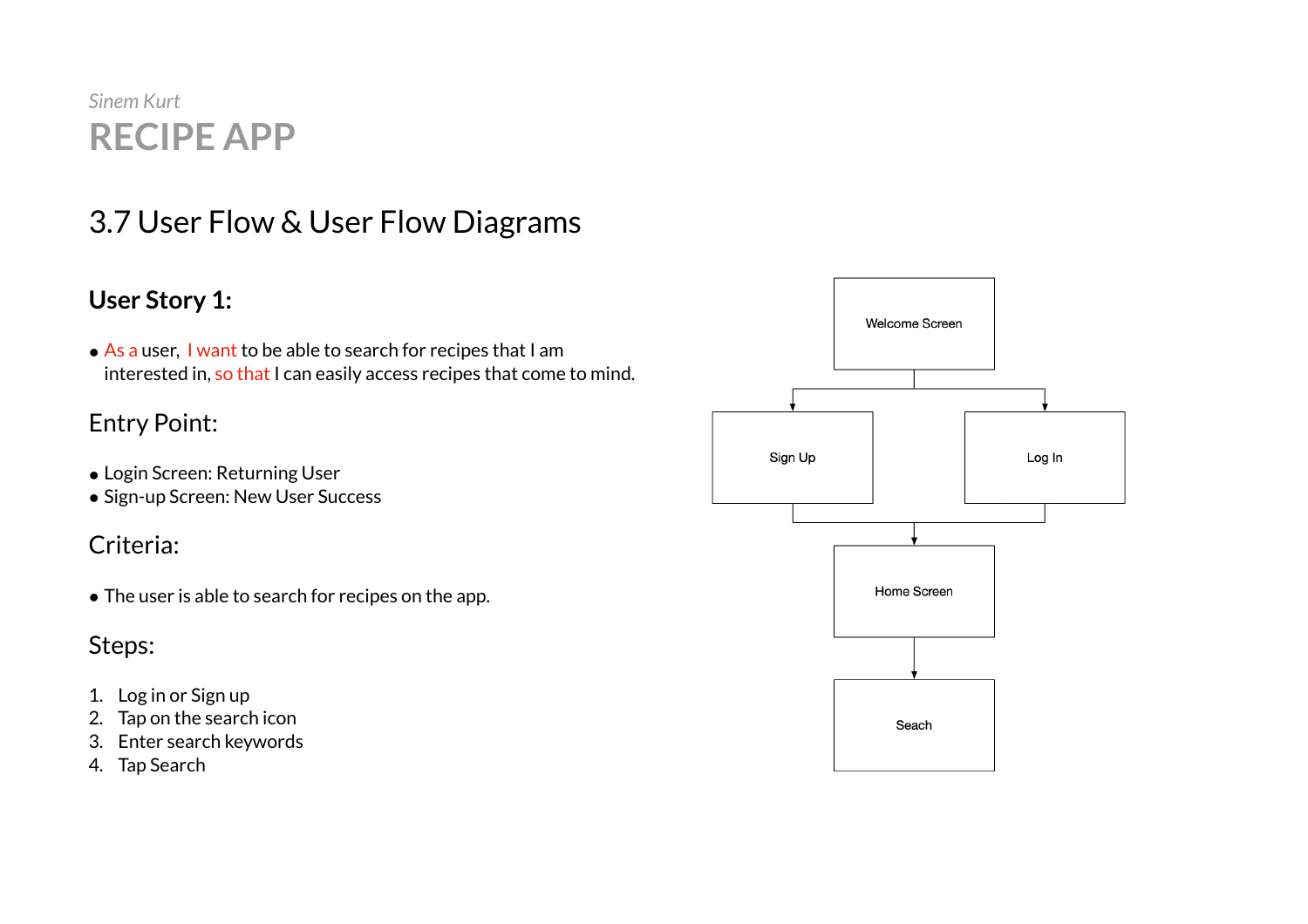### **User Story 2:**

• As a user, I want to filter the recipes by vegan/vegetarian or my dietary restrictions, so that only recipes that align with my dietary preferences are shown to me when I do a search for recipes.

#### Entry Point:

- Login Screen: Returning User
- Sign-up Screen: New User Success

### Criteria:

● The user can choose the diet preferences/restrictions.

# Steps:

#### 1. Sign up

- 2. Diet preferences/restrictions screens
- 3. Enter diet preferences/restrictions
- 4. Calculate BMI
- 5. Go to Personal Infos

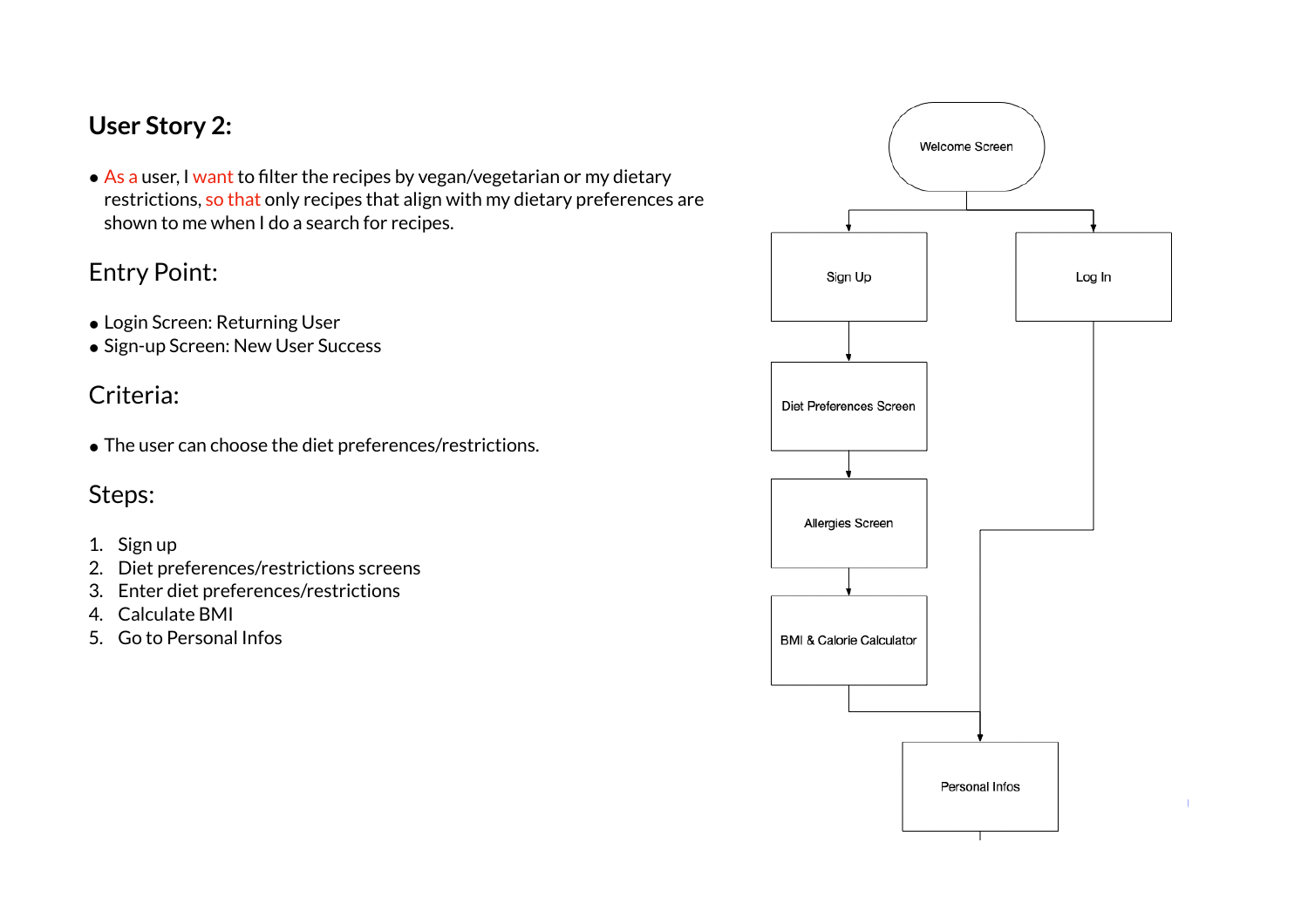# **User Story 3:**

● As a user, I want to save recipes that I find on the app, so that I can easily access whenever I want to cook them.

#### Entry Point:

- Login Screen: Returning User
- Sign-up Screen: New User Success

# Criteria:

• The user is able to save recipes.

- 1. Log in or Sign up
- 2. Home Page
- 3. Tap the search icon
- 4. Enter search keywords
- 5. Tap on the like icon next to recipe
- 6. Open cookbook screen
- 7. Save the recipe
- 8. Return the Search results

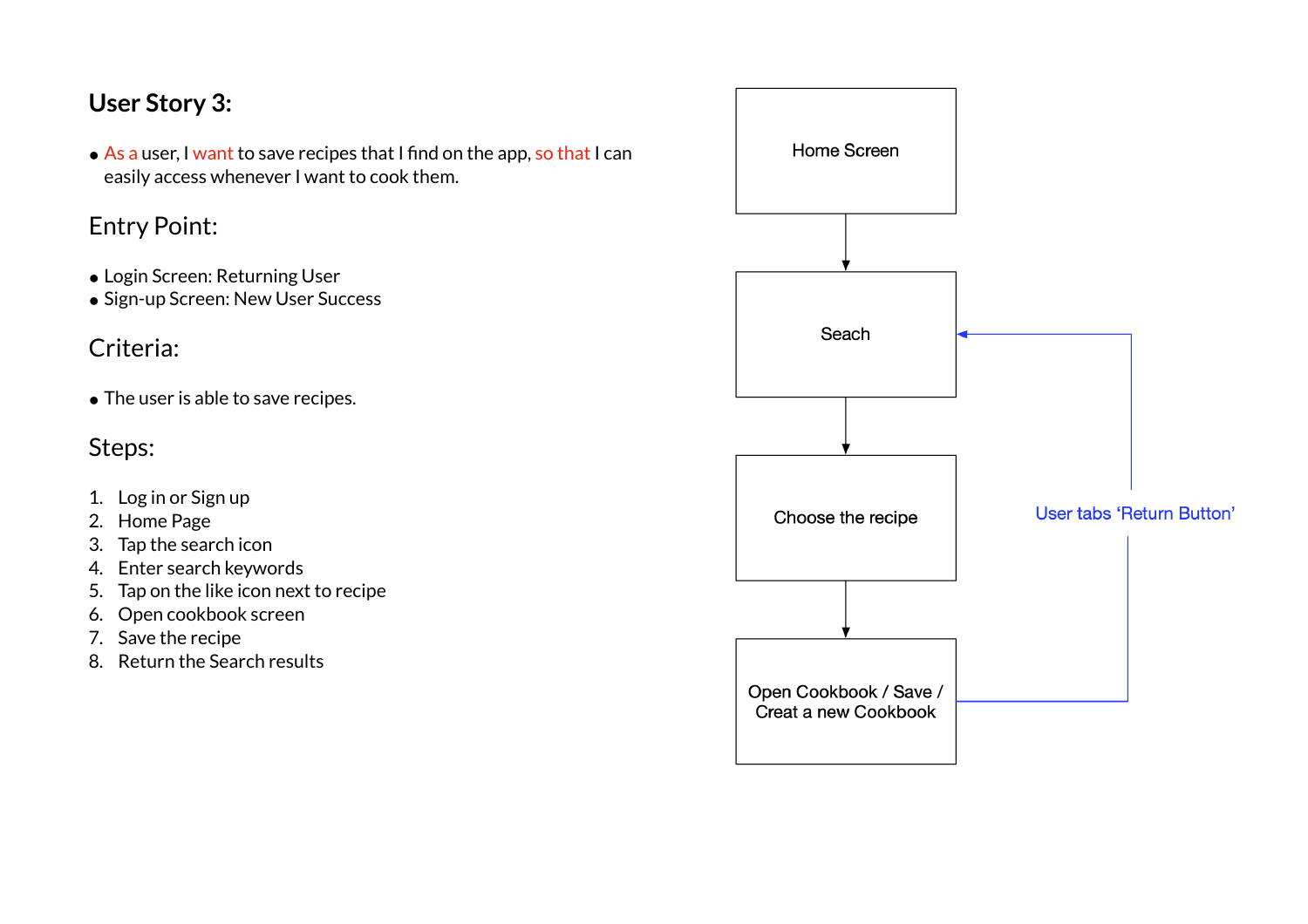#### **User Story 4:**

● As a user, I want to be able to create grocery lists from selected recipes, so that I can use the grocery list while I am out shopping for ingredients.

#### Entry Point:

- Login Screen: Returning User
- Sign-up Screen: New User Success

#### Criteria:

• The user is able to create grocery lists.

- 1. Log in or sign up
- 2. Tap on create grocery list button or Choose a recipe
- 3. Add or delete the ingredients into the grocery list
- 4. Save the changes and turn back to the list

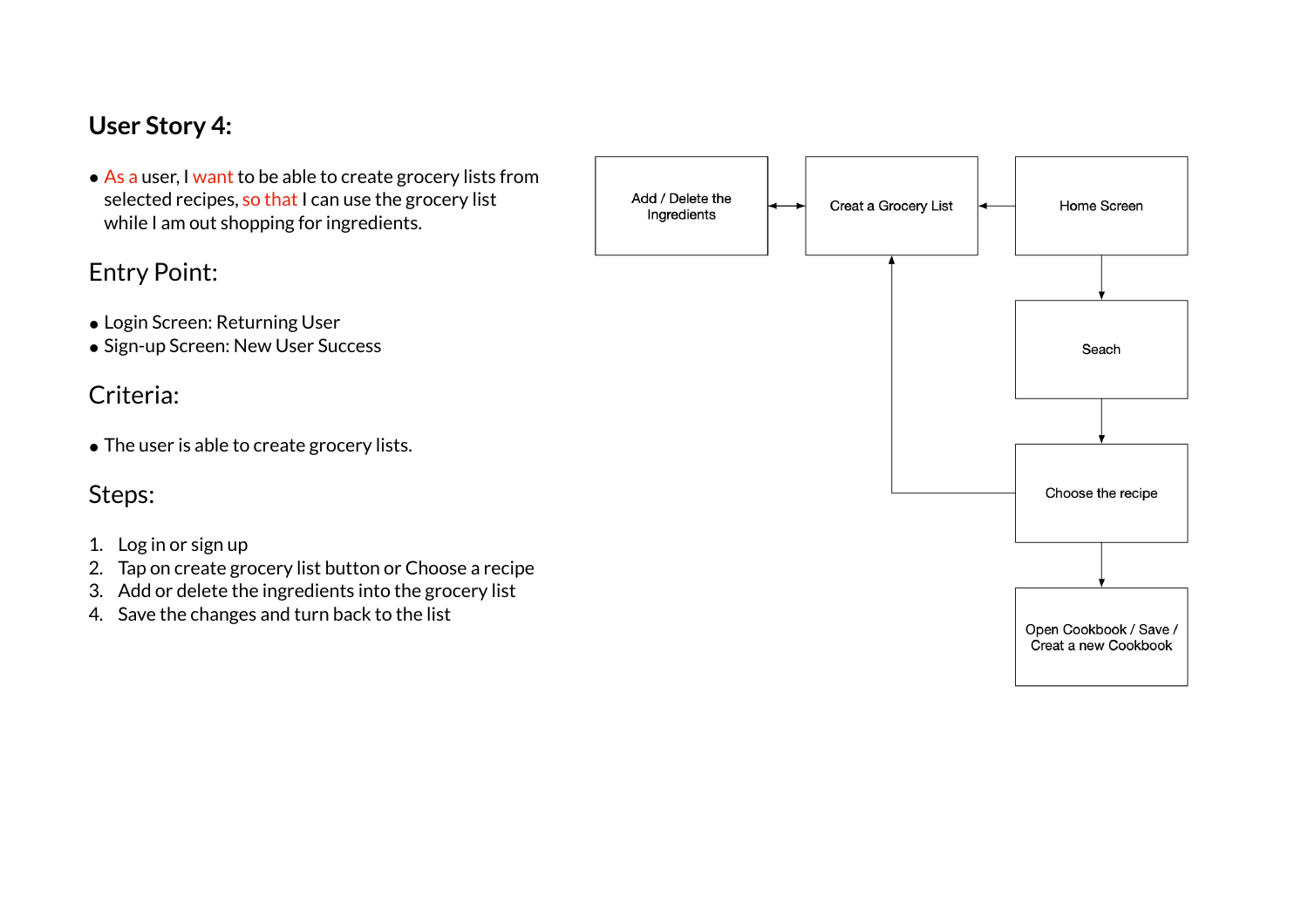# **User Story 5:**

• As a user, I want to be able to order the ingredients with affordable price, so that I save my time and money.

### Entry Point:

- Login Screen: Returning User
- Sign-up Screen: New User Success

# Criteria:

• The user is able to order ingredients from the selected recipes or from the diet planner.

- 1. Log in or sign up
- 2. Choose a recipe/recipes from search or meal planner
- 3. Tap on the Shop icon
- 4. Go to the Shopping Basket
- 5. Pay the order